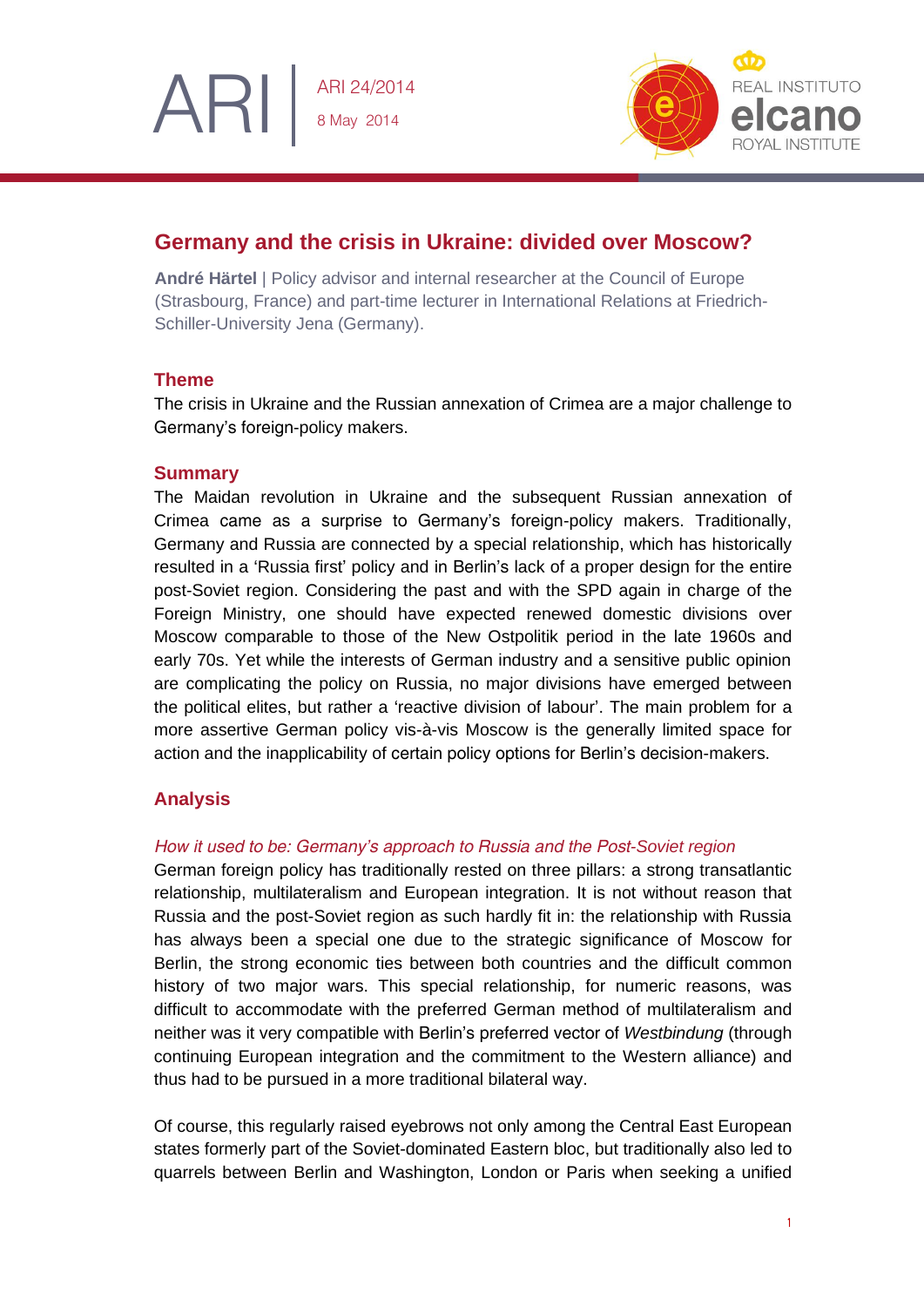position on Moscow. Finally, Germany's tendency to put Russia ahead of its political thinking on the region has led to a certain negligence in relation to the countries in between the EU and Russia, resulting in a lack of a proper German regional design and a recurrent distrust towards Berlin in the various capitals.

Below the strategic level, Berlin's approach to Moscow has traditionally also been complicated by internal divisions on the matter. Before unification, the relationship with Moscow was deeply influenced by the existence of the East German state, the GDR, and the question of how 'German-German relations' could be improved and the East-West divide overcome. While successive CDU chancellors stuck to the socalled Hallstein Doctrine of non-recognition of the GDR and stood firmly beside the Western allies in their political and ideological confrontation with Moscow, the SPD under Chancellor Willy Brandt (1969-72) eventually began to moderate Germany's political approach. The 'New Ostpolitik', still seen as the 'most substantial modification' of Bonn's post-war foreign policy, aimed at a gradual 'change through rapprochement', an improvement in economic ties and security cooperation and at the same time the acceptance of the principle of non-interference.

After unification and until the present crisis, the old divisions between a conservative approach emphasising human rights and necessary democratic changes alongside a strong partnership, and a pragmatic social-democratic policy based on long-term change through uncompromised political and economic ties have persisted. 'Frankness is better than harmony' Angela Merkel said after a 2007 EU-Russia summit, when she postponed a planned EU Cooperation Agreement with the Russians due to Vladimir Putin's criticism of the Central-East European's policies on Moscow and his treatment of the opposition at home. Her then Foreign Minister, Frank-Walter Steinmeier, could not have been more furious: he was just about to initiate the so-called 'partnership for modernisation' (2008) with the Russians and was afraid that his diplomatic efforts would be wasted. As late as January 2014, a few months after he became Foreign Minister again and with the Maidan revolution underway, Steinmeier stood firm on his friendly and pragmatic policy on Moscow, commenting that 'we need Russia for the solution of practically all security-related crises and conflicts of our time' and 'it won't work without Russia'.**<sup>1</sup>**

## *Berlin's Russian policy after the annexation of Crimea: a dual approach?*

The Russian's reaction to the Maidan revolution came as a surprise even to experienced international observers and experts, not to speak about the increasingly less foreign-policy educated German political elite. When Vladimir Putin exploited the weakness and lack of control of the new Ukrainian government, together with allegations of a 'fascist' coup in Kiev, to support the pro-Russian elements in the Crimea with armed force –in order to provide the legal basis for the semi-peninsula's incorporation to the Russian Federation and finally for full annexation– Berlin

<sup>1</sup> 'Steinmeier stellt sich gegen Merkel', *Cicero Online*, 29/I/2014.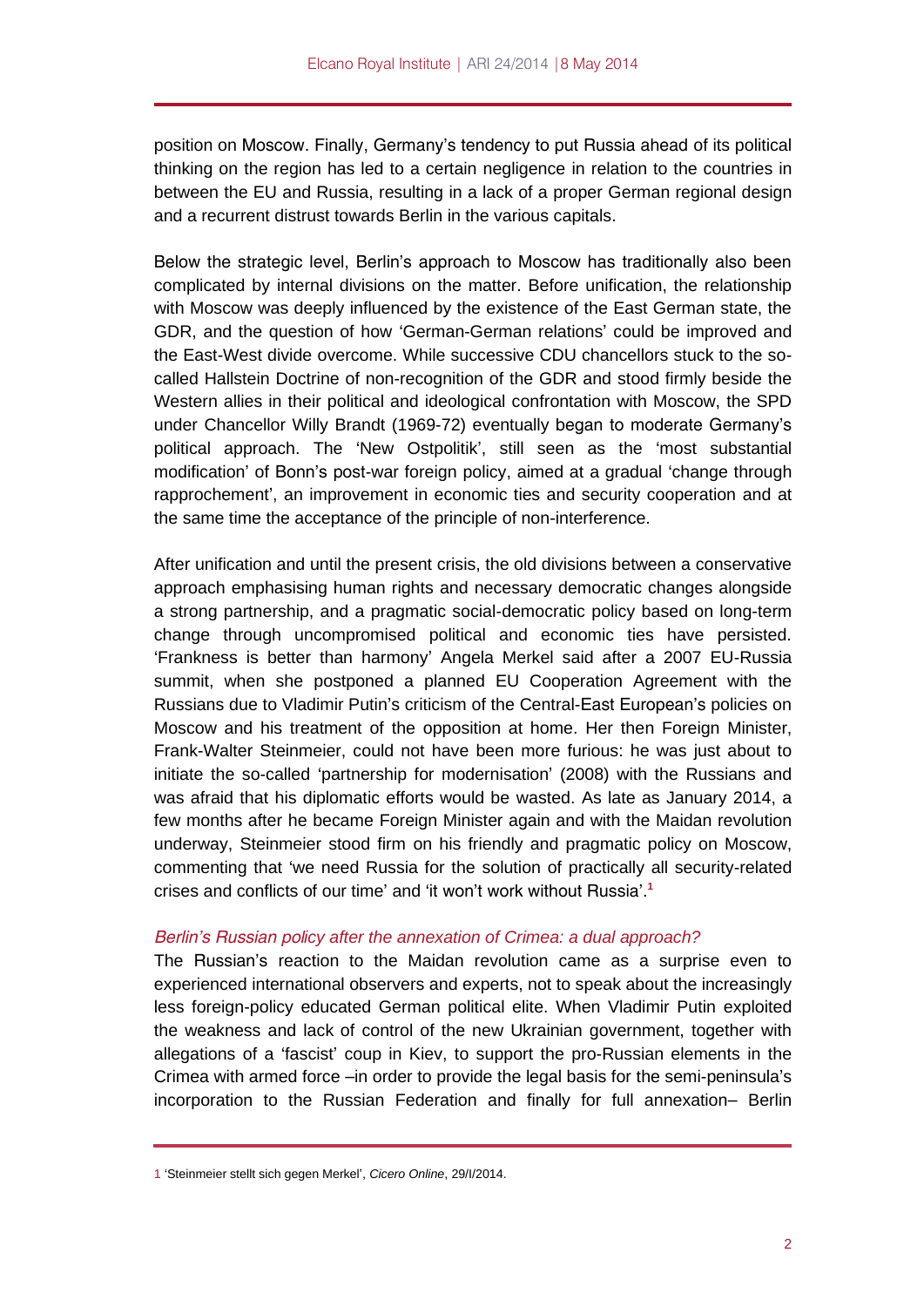struggled to find a policy. Despite the Russian-Georgian war in 2008 and the subsequent Russian recognition of Abkhazia and South Ossetia, an event the Western elites have tended to deliberately forget ever since, the post-Cold War order in Europe had always been taken for granted by the Germans. The question now is if the watershed event of Crimea's annexation will also influence Germany's Russia policy and its underlying domestic rifts.

A closer look at the decision-making system seems to be justified. Despite some influential figures such as Hans-Dietrich Genscher at the head of the Foreign Ministry, German foreign policy has mostly been dominated by the Chancellor, who supervises his or her own respective structures within the Chancellery. The trend of international politics being pursued increasingly through summits and meetings of heads of state and government during the last decades has also strengthened the Chancellor's position. However, there has been a tendency during the so-called 'grand coalitions' of the two biggest parties (such as at present) to grant the Foreign Minister (usually also the Vice-Chancellor) more autonomy. During the first grand coalition (1966-69), with quarrels on 'Neue Ostpolitik' in full swing, this even led to a 'dualistic foreign policy'. **<sup>2</sup>** Could the current crisis therefore lead to a comparable development?

Angela Merkel, in stark contrast to her predecessor Gerhard Schröder, who had developed a close personal relationship with Putin and once infamously called him 'a flawless democrat', has never been close to the Russian President. While some observers do see a connection between Merkel's East-German past and personal experience of dictatorship and hence her strong belief in liberal values (in contrast to the former KGB officer Putin, who was stationed in East Germany at the time of the *Wende*), her sober and analytical approach to policy-making might perhaps be a better explanation. Already during her first chancellorship she had sensed that Putin was far from converting his successful state-building project into a proper democracy and criticised him openly for his approach to human rights. By 2012, when Putin returned for his third term, replacing the 'puppet President' Dmitri Medvedev, and immediately took a hard line against the opposition, she had lost any illusions about the Kremlin leader and the likelihood of a new relationship. Her immediate response to the annexation of Crimea has therefore been straightforward: such a clear violation of international law is unacceptable and Putin must pay a price for his imperialist ambitions, regardless of the effects on the special relationship. **<sup>3</sup>** Yet, it has also become typical of Merkel's style to lay down the broader lines to be followed while leaving room for interpretation and flexible and timely policy responses.

**<sup>2</sup>** See especially the publications of Hans W. Maull of Trier University on German foreign-policy making at [http://www.uni-trier.de/index.php?id=18129.](http://www.uni-trier.de/index.php?id=18129)

**<sup>3</sup>** 'CDU-Parteitag: Merkel droht Putin mit Wirtschaftssanktionen', *Spiegel Online*, 5/IV/2014.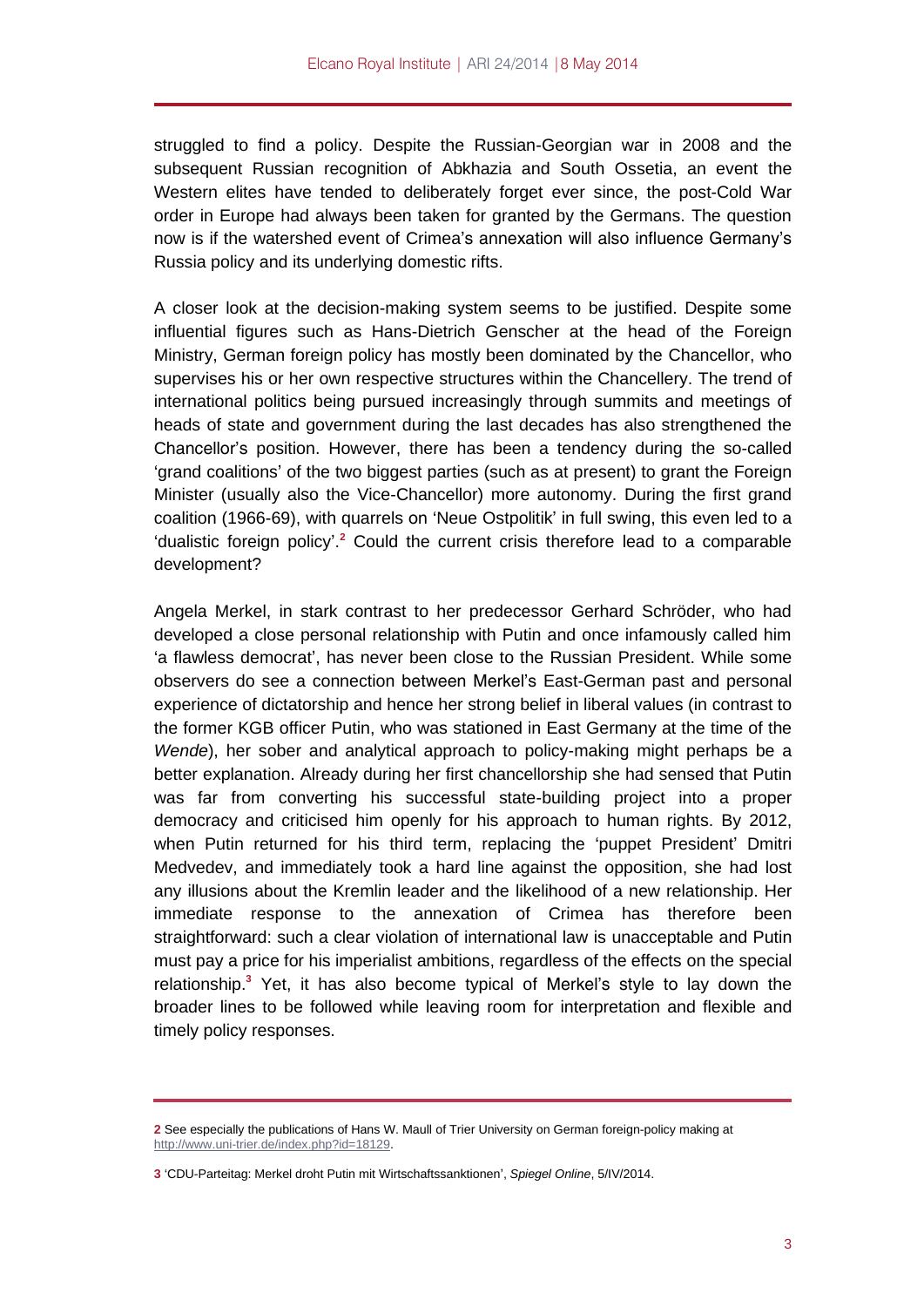This space for interpretation has had to be filled by the Foreign Minister Frank-Walter Steinmeier, who is known to have a close working relationship with Merkel and to count on her trust. Steinmeier, who again took the post of Foreign Minister in late 2013, had initially high hopes for a renewal of his earlier 'partnership for modernisation' approach and –as a gesture– appointed Gernot Erler, an expert on Russia known for advocating a policy of 'trying to understand' and engaging with Putin's Russia through dialogue and close cooperation, as his special coordinator for Russia. Accordingly, a cooperative approach towards the Russians dominated Steinmeier's response to the crisis in Ukraine, for instance when he brought the Russians to the table to negotiate an agreement between the then President Yanukovych and the opposition on 21 February or when he first refused to support sanctions against the Russians when the latter were already actively pursuing the annexation of Crimea in mid-March. Even after the annexation and the establishment of a sanctions regime against Russia, Steinmeier repeatedly seemed to be in line with Russian demands when he was cited saying that Ukraine could not be member of NATO and that the West should not impose an ultimate foreign policy choice on Eastern European countries and when he even for some short time flirted with the idea of federalising Ukraine. In response, he was harshly criticised by the CDU's Andreas Schockenhoff, the party's former foreign-policy spokesman, for trying to 'preach that there was a healthy situation (in the region)'.<sup>4</sup>

Nevertheless, although Steinmeier's approach seems to be somewhat at odds with Merkel and her party's clear position, it is difficult to believe that there are major disagreements between the two or that even a 'dual foreign policy' is developing in regard to Russia. First of all, there is a good reason to believe that Merkel and Steinmeier are playing a sort of two level-game, where the former is trying to convince Germany's Western partners of the sincerity of its commitments to the alliance and international law, whereas the latter is trying to preserve an open channel for Moscow, thereby enhancing its scope for manoeuvre and, no less importantly, to please German public opinion (see below). After all, Merkel knows that her options with respect to the Russians are quite limited, especially as the Russian President has militarised the situation and sanctions do not seem to be working. Secondly, Steinmeier's cooperative approach, even if he still cherishes it himself, has come under considerable pressure in the SPD. The Vice-Chancellor, SPD party head and Minister of the Economy, Sigmar Gabriel, has involved himself heavily in the policy on Russia in the past weeks and has repeatedly supported a tougher line on Moscow, including economic sanctions. **<sup>5</sup>** The annexation of Crimea was also a turning point for many social-democrats, especially since Germany's firm commitment to international law is still a sacrosanct component of its post-war foreign policy consensus. Finally, Putin's relentless destabilisation of Ukraine and his aggressive, non-cooperative approach to the West are increasingly discrediting Steinmeier's policies and could even weaken his profile as a crisis manager.

**<sup>4</sup>** 'CDU-Außenpolitiker kritisiert Steinmeiers Russland-Strategie', *FAZ.NET*, 8/IV/2014.

**<sup>5</sup>** 'Gabriel droht Russland mit weiteren Sanktionen', *Reuters Deutschland*, 15/IV/2014.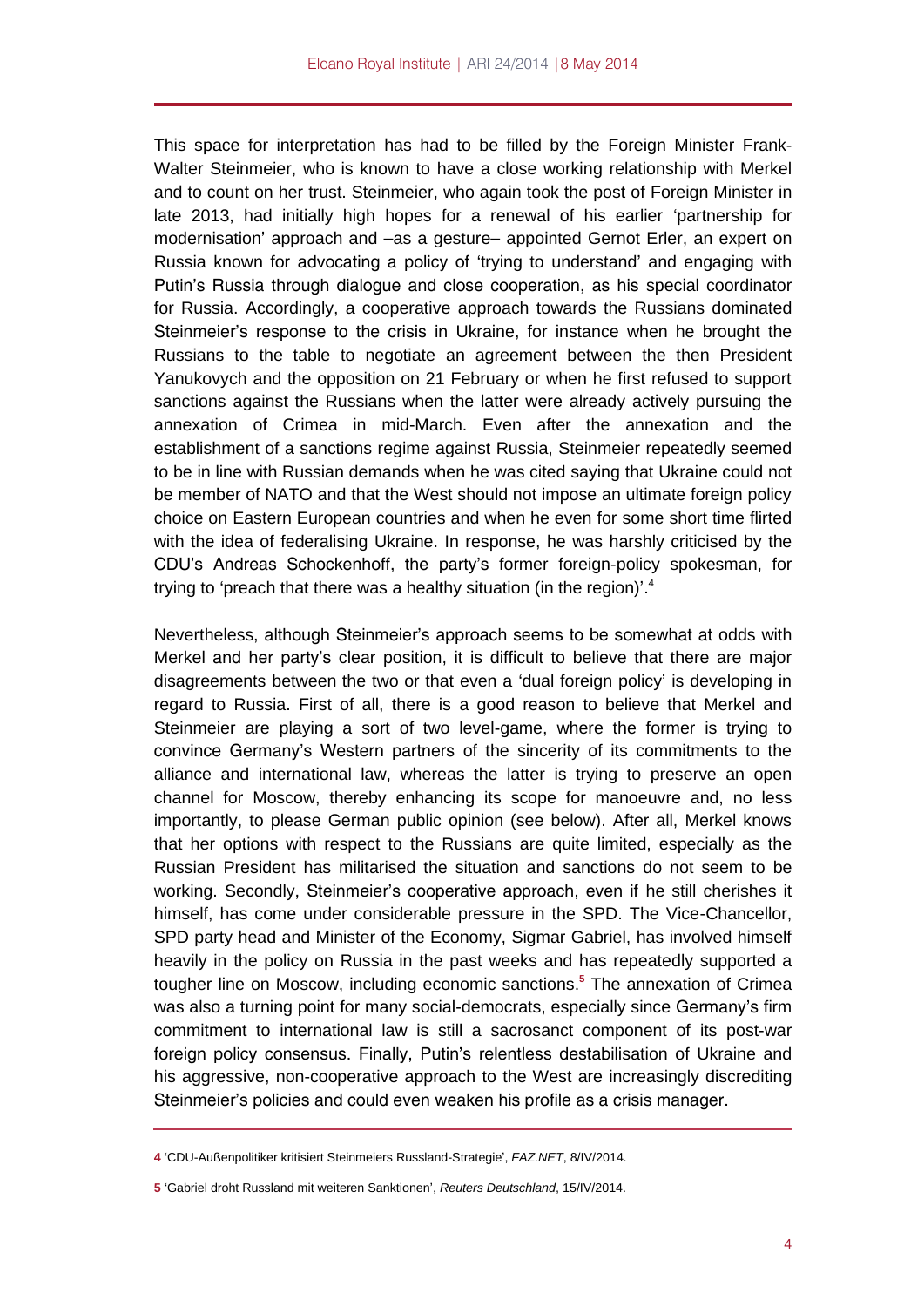Hence, while inter-institutional rifts and ideological questions seem to play a minor role in Germany's management of the Ukraine crisis and in its Russia policy, two other factors must also be looked at closely: the influence of economic interests and public opinion.

## *The German economy: please do not disturb!*

The strong German-Russian economic relationship is traditionally one of the key factors when it comes to explaining the special relationship between Berlin and Moscow. The annual trade volume between the two was a nearly balanced €76.5 billion in 2013 and according to Rainer Lindner, Director of the Ostausschuss der Deutschen Wirtschaft, 300,000 German jobs depend on business with Russia. While Germany is highly dependent on Russian energy deliveries –which account for 37% of its gas and 35% of its oil imports–, Russia is a huge market for the mighty German car industry and for its machine and chemical sectors. **6**

German dependence on Russian energy and especially gas merits special attention. Since the early 1970s the then Soviet Union and later Russia has become Germany's main source for oil and gas and the German political elite is well aware of its limited opportunities to change the picture in the near future. Although Berlin's 2011 decision in favour of *Energiewende* (energy transition) means the deliberate reduction of its future reliance on non-renewable energy sources and the availability of US shale gas and other diversification options can reduce Berlin's dependence on Russian gas, it all seems still a long way off. For the moment and notwithstanding the current crisis, Germany is counting on Russia fulfilling its contracts, admittedly also because of the widespread opinion that the Russian economy would suffer much more from a delivery stand-off.<sup>7</sup> Furthermore, it must be added that, compared with other EU states, Germany's dependence on Russian gas deliveries is moderate: the Baltics (100%), Bulgaria (89%), Poland (59%) and even the Czech Republic (57%) are still well ahead in this respect. **8**

Considering the strong interdependence between the two economies, it did not really come as a surprise after the annexation of the Crimea that major German CEOs not only rejected economic and other sanctions against Russia but also spoke out in favour of dialogue with Moscow and even expressed some understanding for its position. For instance, the CEO of ThyssenKrupp, Heinrich Hiesinger, was quoted as saying: 'We have a situation here when Russia clearly sees itself pushed into a corner', and Frank Appel, CEO of the Post (German Mail) argued: 'One should think in advance about the results of a policy bringing about political change in the forecourt of a great power'. The high point was reached when

**<sup>6</sup>** 'Gas, Öl, Autos, Maschinen: So eng sind Deutschland und Russland verflochten', *Spiegel Online*, 5/III/2014.

**<sup>7</sup>** 'Die Deutschen und das russische Gas', *FAZ.NET*, 31/III/2014.

**<sup>8</sup>** See the Eurogas 2012 statistics in 'Conscious Uncoupling', *The Economist*, 5/IV/2014.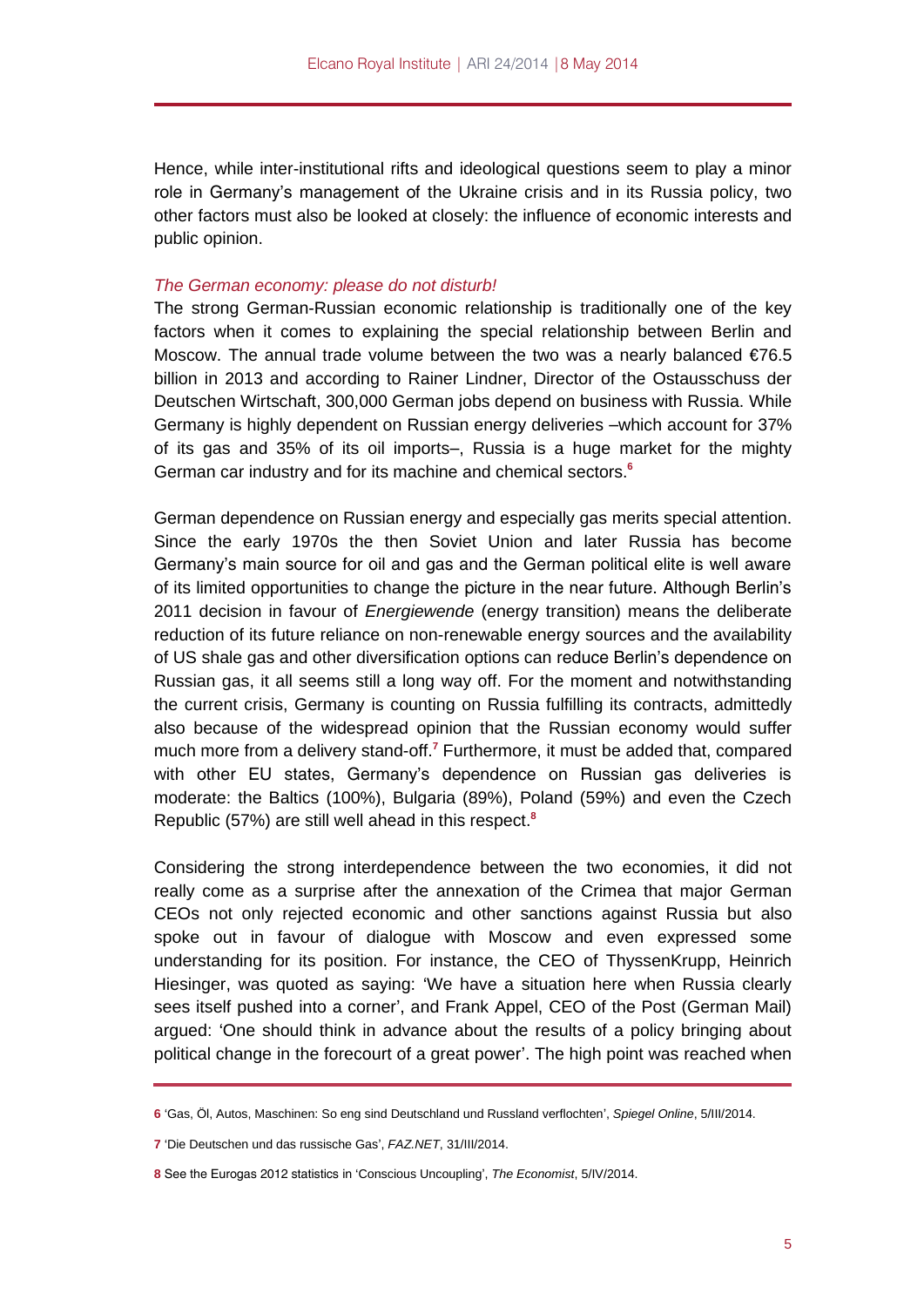Siemens CEO Joe Kaeser, without informing the Foreign Ministry, travelled to Moscow to meet Putin privately on 26 March. After Kaeser was quoted saying that his company 'will not let its long-term planning suffer from short-term turbulences', he was criticised by Vice-Chancellor Sigmar Gabriel ('I find this visit a little odd'; 'We cannot give the impression that we sell our values… like moneybags').**<sup>9</sup>**

Kaeser's visit to Moscow had been a challenge first of all to the Foreign Minister, whose 'partnership for modernisation' policy approach had been welcomed by a German economy always wary of 'destructive' policies that focused excessively on human rights and political change. The visit created the impression that business was already in the driving seat of Germany's Russian policy and made Berlin look very bad for a moment. Moreover, the SPD was also painfully reminded of its former Chancellor Gerhard Schröder, who made the controversial decision of becoming Chairman of the advisory board of North Stream, a Gazprom subsidiary, after his chancellorship in 2005. However, and as yet further evidence of the decreasing role of inter-institutional rifts in Berlin's Russian policy, Steinmeier –like much of the rest of the political spectrum– seemed to be unconcerned about German industry's resistance to a tougher policy including economic sanctions. On 9 April, the Foreign Minister spoke to a gathering of German business leaders who were probably disappointed by his conclusions: 'We should not be mistaken by assuming the existence of an economic world independent of a political one, which (meaning the former) is not concerned by the lack of important conditions for a peaceful order in Europe'. **10**

## *Public opinion: ancient spectres revisited or a painful learning process?*

German public opinion surveys regarding the crisis and foreign policy options have revealed surprising attitudes which many observers thought had been overcome over the many years of *Westbindung* (commitment to the West). Contrary to the general rejection of Russia's annexation of Crimea by the German political elite, 33% of Germans believed that the Kremlin had good reasons for doing so and a stunning 54% thought that the West should accept the annexation. Even more worrying, from the point of view of the Western alliance, were the results of a survey on the preferred German position in relation to Russia: while only 45% thought that Germany should be 'firmly bound to the Western alliance', 49% believed it should take a 'middle position between the West and Russia'. Thus, only 20% of Germans support tough sanctions and only 19% favour Russia's expulsion from the G8.

Equally surprising is the relatively sharp difference between East and West Germans, with the former having a much more friendly and cooperative position on Moscow (41% believe Russia has good reasons for the annexation; 60% opt for a middling course). While the results seem to put a question mark on what has so far

**<sup>9</sup>** 'Gabriel findet Kaesers Besuch bei Putin schräg', *DIE WELT online*, 30/III/2014.

**<sup>10</sup>** 'Versuch einer Vereinnahmung', *Frankfurter Allgemeine Zeitung*, 11/IV/2014, S. 2.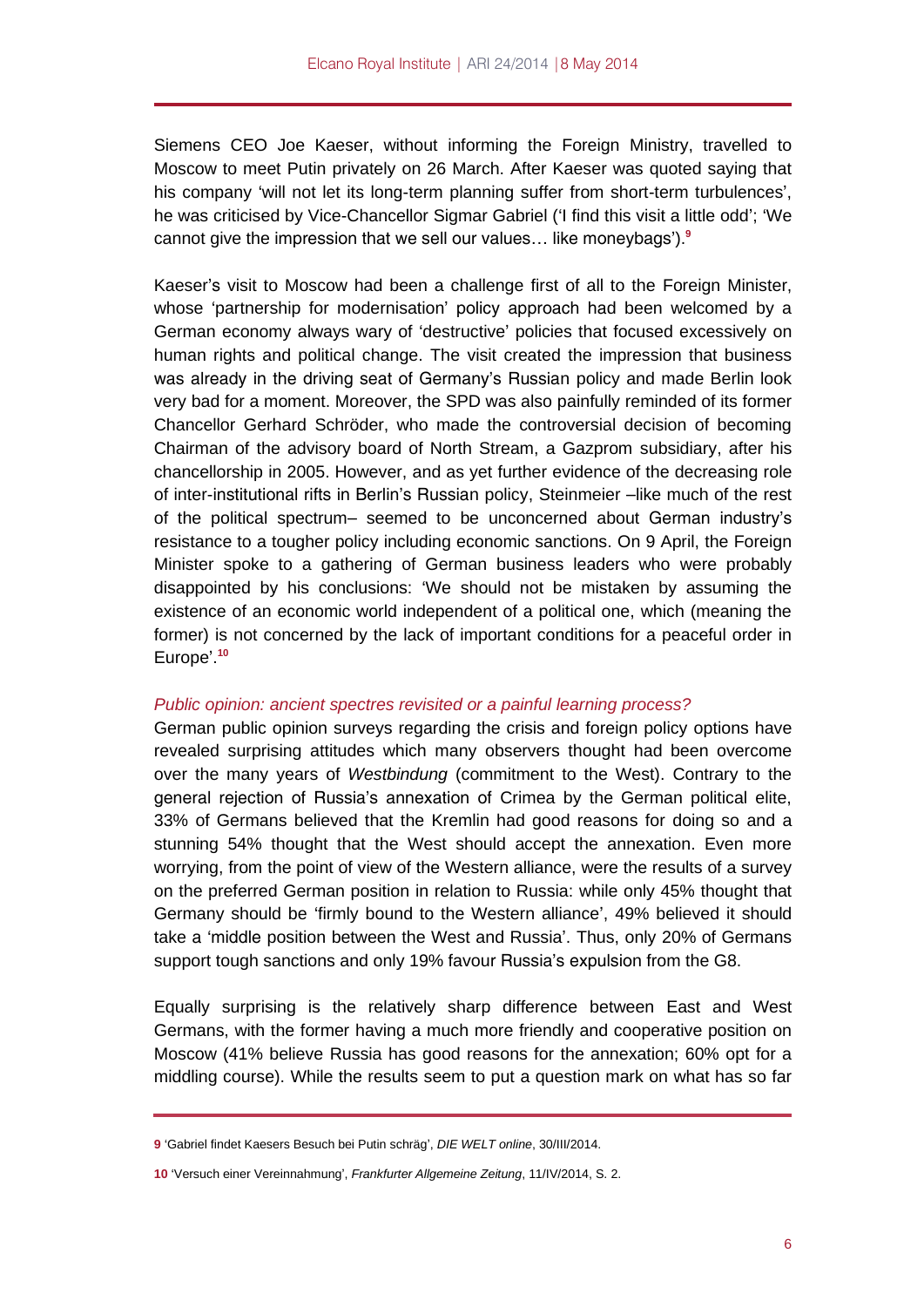been Berlin's foreign policy consensus, the picture becomes more ambivalent when looking at positions on Ukraine and Russia. While a convincing 72% are in favour of supporting Ukraine economically and 57% believe that the Yanukovych government was the main cause of the crisis, 76% of Germans do think that the relationship with Russia is defective and 55% believe that Russia is a threat. **<sup>11</sup>** What are the reasons for these ambivalent opinions? Why are the Germans so afraid of the Russians and so unsatisfied with the relationship on the one hand, but so eager to appease them even at the expense of international law and alliance-cohesion on the other?

Some observers point to the tragic history of the relationship between Germans and Russians and especially German guilt for the death of millions of Russians (and, although often ignored, of Ukrainians) during WWII. Conflict with the Russians, so the argument goes, can only lead to total destruction and must be avoided at any cost. Moreover, there is a strong element of romanticism in German thinking about Russia, which in its more sentimental version tends to idealise the alleged 'harmony, unity and deepness of the Russian soul' (tempting Germans to take Russian authoritarianism as something natural), while its more aggressive version argues for a spiritual alliance of Germans and Russians against an alien, American-dominated Western 'culture of individualism' and 'materialist obsession'. **<sup>12</sup>** Nevertheless, although the generalised fear in Germany of war against Russia is undeniable and there is some truth in the claim of anti-Americanism, especially on the extremes of the German political spectrum (ie, Die Linke and AfD), both historical and ideological arguments can be stretched too far.

With a greater likelihood, the ambivalence of many Germans on the Russian question is better understood in a broader and more contemporary context: since the Bosnian war in the mid-1990s a painful learning process has begun, during which the war-averse Germans had to accept taking part in military action in and outside Europe and to live up to alliance commitments. They still prefer to live on the 'peace dividend', looking inwards and focusing on their economic fortunes. Now, with the country's quasi-hegemonic position in the EU states and the de-facto withdrawal of the US security guarantee, they fear that the phase of possible 'selfrestraint' is finally over. Furthermore, they might even have to accept leadership being forced on them as a result of the 'primacy of politics', 'normalising' their attitude to security politics (and implying, first of all, investing more in military infrastructure) and relegating their economic objectives (such as in the case of sanctions against Moscow). With the Ukrainian crisis and Russia's gamble, the learning process might have reached a critical phase.

For now, it seems that Russia's bold move in the Crimea has merely aggravated the

**<sup>11</sup>** For poll results see *ARD Deutschlandtrend* for March and April 2014, 'Ein gefährliches Land' (based on an Allensbach survey), *FAZ.NET*, 15/IV/2014, and other surveys by FORSA, TNS and EMNID.

**<sup>12</sup>** 'How Western is Germany? Russia crisis spurs identity conflict', *Spiegel Online*, English edition, 9/IV/2014.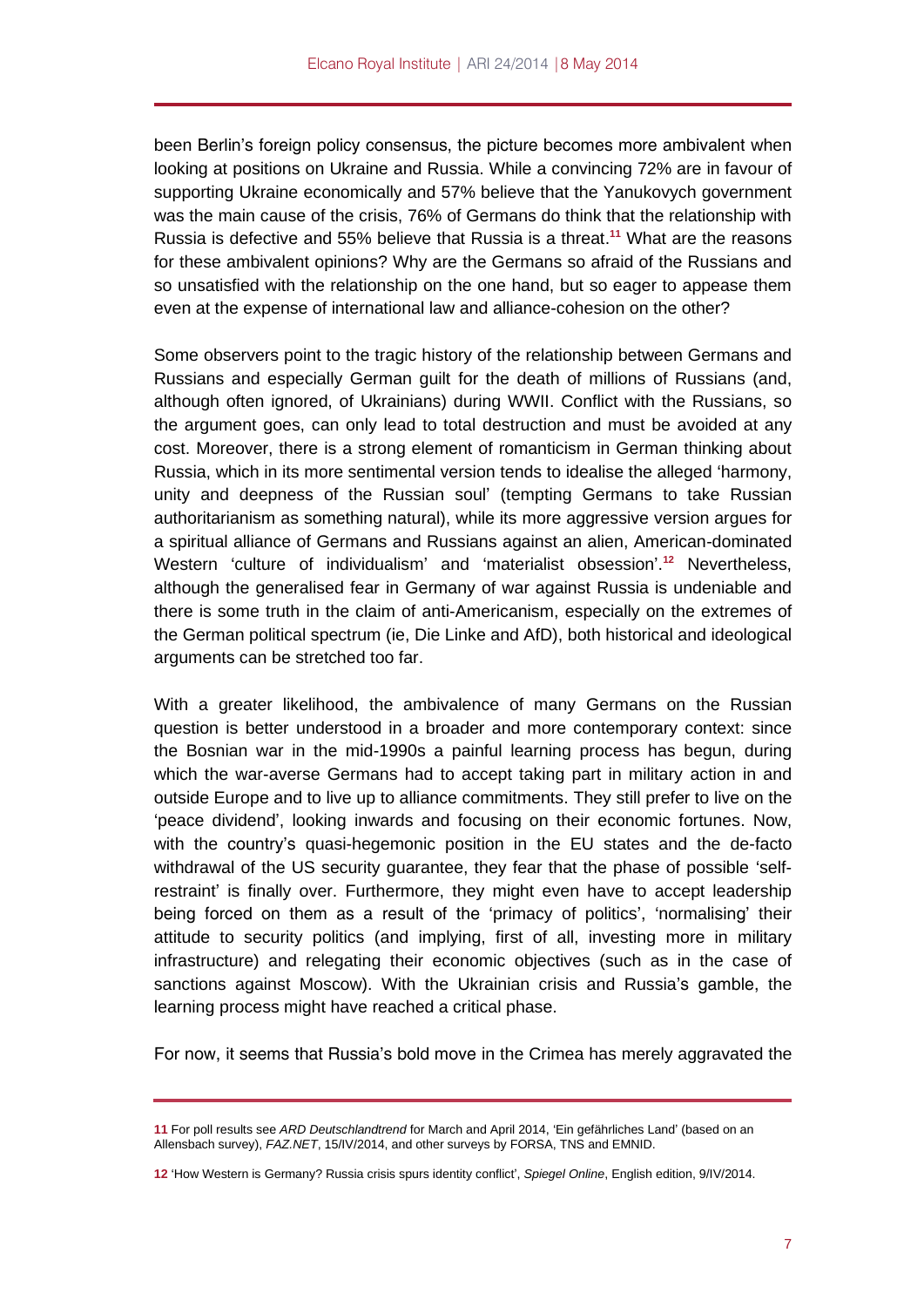Germans' fear of their own assertiveness and of the need to become more assertive in their foreign policy. This might in turn be an important reason why some of the German elite and the general public are willing to appease the Russians, to downplay their unjust seizure of Crimea and to 'understand them' from a historical point of view (as shown by the newly coined *Russlandversteher*: 'he who understands Russia'). Nevertheless, if the Kremlin continues on its present course, refusing to cooperate with the West and satisfying its territorial ambitions in the Eastern Ukraine, the German debate about a 'more decisive and substantial role in the world' (as demanded by the Federal President Joachim Gauck at the 2014 Munich Security Conference) **<sup>13</sup>** might quickly take a new turn.

#### **Conclusion:**

The crisis in Ukraine and the Russian annexation of Crimea are a major challenge to Germany's foreign-policy makers. The course of events since the end of November 2013, when the Ukrainian President Viktor Yanukovych refused to sign an Association Agreement with the EU, largely came as a surprise to the German political elite, which is still fighting to shrug off its rather reactive role. Developing a more active policy vis-à-vis the Russians is, however, a very difficult task for Berlin, since policy on Russia policy has traditionally been a contested issue between the bigger parties. Three major points have been made here. First, notwithstanding some minor differences, Angela Merkel and her Foreign Minister Frank-Walter Steinmeier have so far avoided being caught up in the long shadows of the *Neue Ostpolitik* and its respective domestic rifts. Thus, Germany's Russian policy is not as divided as many observers might think. Secondly, German public opinion is going through a critical phase of self-awareness of the country's role in the world. This phase might, depending on the course of events, either lead to even more selfrestraint and a more inward-looking orientation or to a final breakthrough in the debate about a bigger role in the world.

Finally, it is clear for the moment that Germany remains constrained in its ability to apply a hard-policy approach. When Ursula von der Leyen, the German Minister of Defence, said in mid-March that NATO should increase its presence on its Eastern borders, she was harshly criticised by the SPD, the Greens and the FDP leadership for 'contributing to an escalation of the situation', whilst even her colleagues from the CDU refused to support her very much. **<sup>14</sup>** With economic sanctions already unpopular among the influential German industry bosses and the public, this episode reveals that any resort to a hard-power approach (even if only a show of force) to put pressure on Vladimir Putin is unimaginable for Germany's elites. Despite taking part in NATO's out-of-area campaigns for quite some time, Germany is just not yet a 'normal' actor in security policy and still too much used to others ensuring its own peace.

**<sup>13</sup>** "Gauck fordert aktivere deutsche Außenpolitik", *Die Welt* (Online), 31.1.14.

**<sup>14</sup>** "Koalition streitet über NATO-Präsenz im Osten", *Spiegel Online*, 23.3.14.